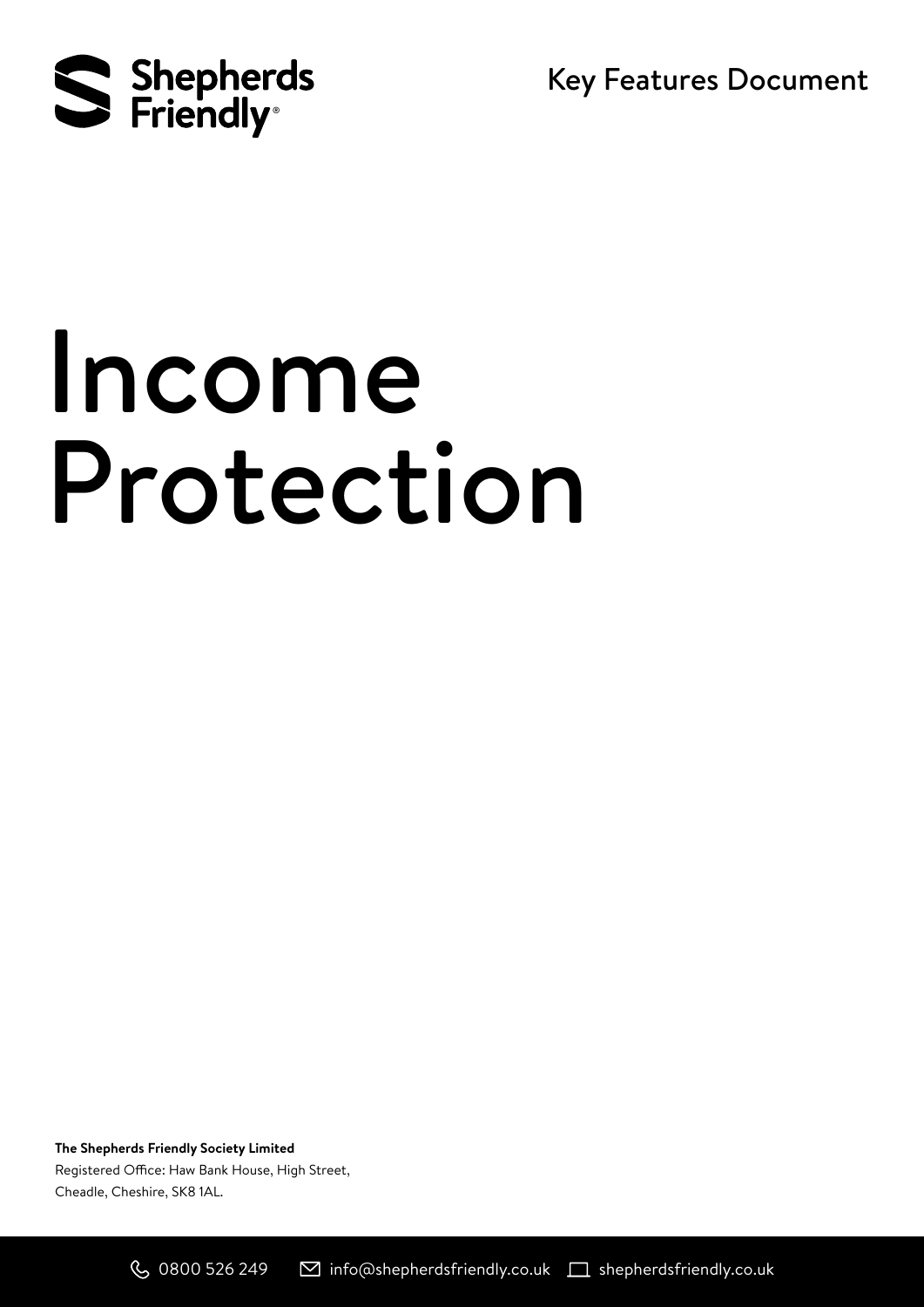## **Income Protection**

#### **What is the purpose of this document?**

The Financial Conduct Authority is the independent financial services regulator. It requires us, Shepherds Friendly, to give you this important information to help you to decide whether our Income Protection plan is right for you. You should read this document carefully so that you understand what you are buying, and then keep it safe for future reference.

#### **Its aims**

To provide:

- A regular income when you are not able to work (Incapacitated) due to illness or injury, no matter how many times you make a claim as long as you are in employment at the date the Incapacity starts. (If you are not working when Incapacity starts, see House Persons Benefit below.)
- A choice of when Benefits will commence based on the length of your chosen Waiting Period. This can be 1 week, 4 weeks, 8 weeks, 13 weeks, 26 weeks, or 52 weeks. If you choose the One-Year Limited Benefit option, the maximum Waiting Period available is 13 Weeks. Your Waiting Period can be found within your Welcome Pack.
- For all Waiting Periods, Benefit is paid if you are totally unable to perform all the essential duties of the job you were in at the date your Incapacity started.
- If you become unemployed after the start of the plan and, as a result of an Incapacity, you are unable to perform three of the activities of daily living without the help of another person, we will pay House Persons Benefit for a maximum of 12 months (see our Terms and Conditions for full details and all requirements).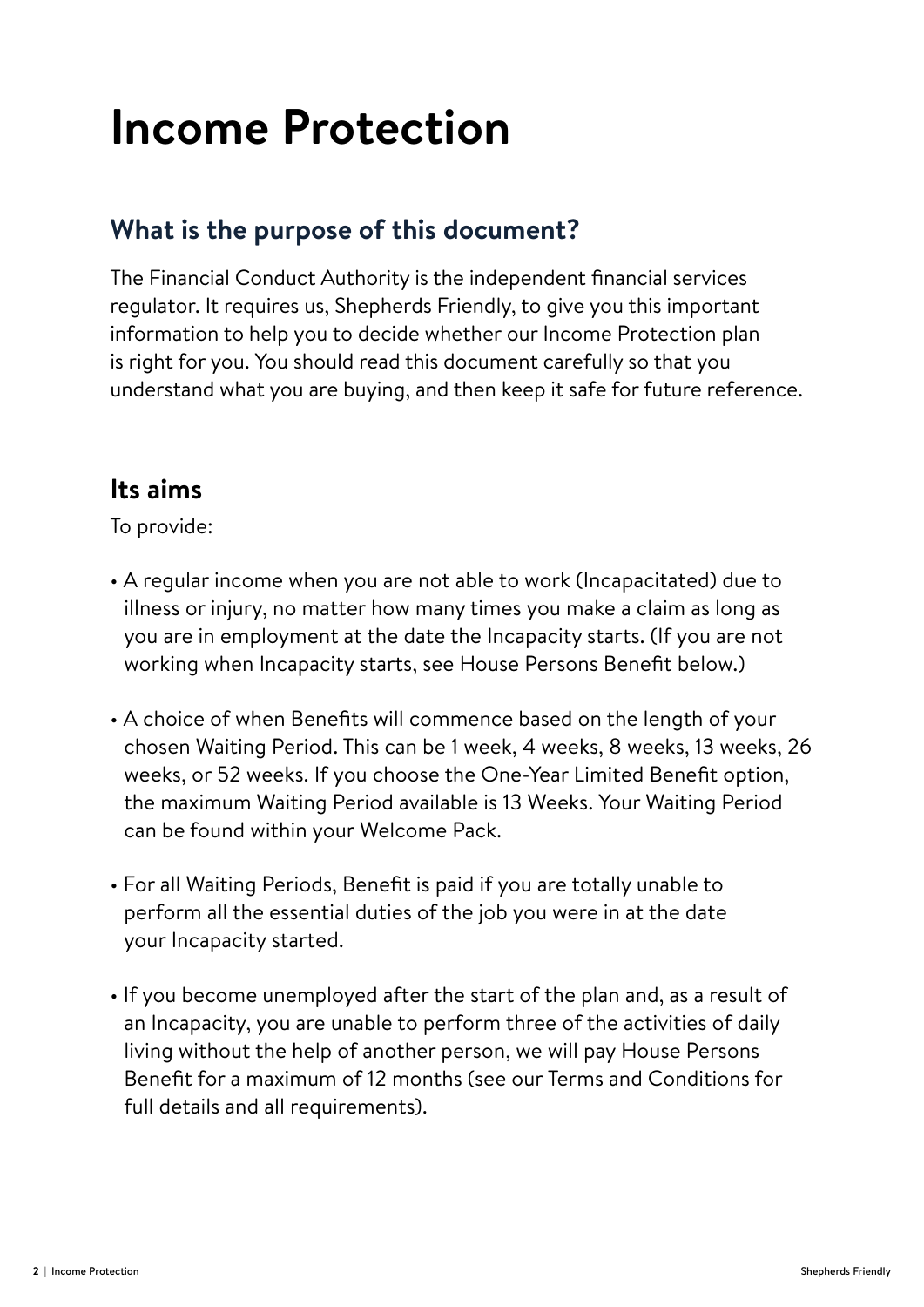#### **Your commitment**

- To pay your initial and future increased regular monthly premiums for a specified number of years or until the plan ends.
- To give us accurate and honest answers to questions we ask about your health and lifestyle at application and at claim. We may request records from your GP as part of assessing your claim.
- To ensure you do not exceed the permitted Benefit level of 70% of income from all sources.
- To review your level of benefit if your income increases or decreases or if you become unemployed.

#### **Risks**

- If you stop paying premiums under this plan, your entitlement to any Benefit will cease.
- If your income increases and you do not review your Benefit level, you may not have sufficient Benefit to meet your needs when you make a claim.
- If your income decreases and you do not review your Benefit level, you may not be able to claim the full amount of Benefit you applied for when the plan started, or you may only be entitled to House Persons Benefit if you are unemployed at the date of Incapacity.
- If you cancel your plan, you will not receive any money back.
- Benefits received from this plan may affect your entitlement to any other Benefit.
- If you do not give us accurate and honest answers about your health and lifestyle, we may not pay the Benefit in the event of a claim and your plan may be cancelled.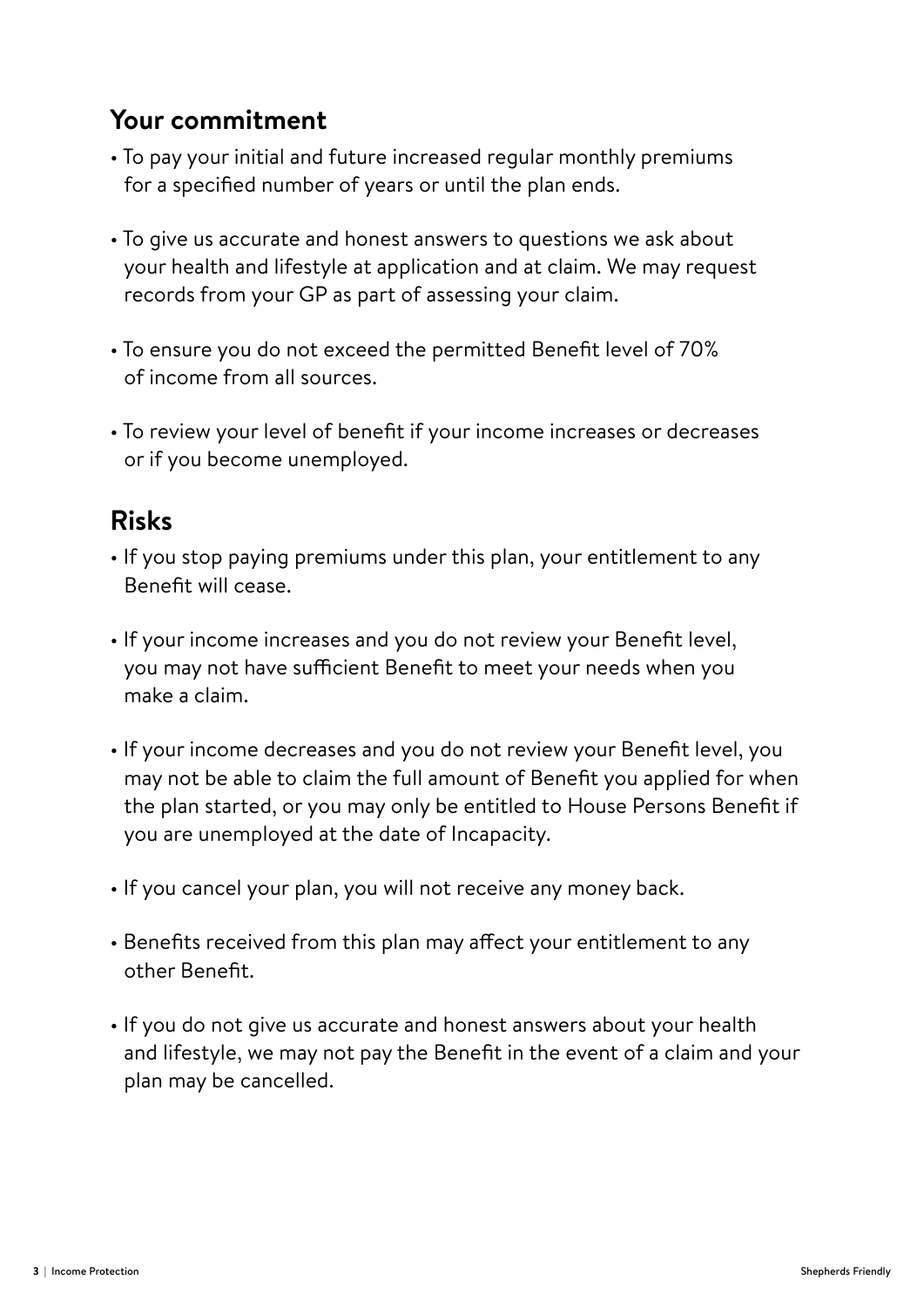### **Questions & Answers**

#### **What is Income Protection?**

Shepherds Friendly Income Protection is primarily designed to provide a monthly Benefit to the self-employed and for anyone who does not receive an income or only a limited income from their employer in the event they are unable to work due to illness or injury.

The aim of the plan is to replace up to 70% of your pre-Incapacity income in the event you become unable to work because of an illness or injury.

**Please note:** If you are unsure of how much of your income you can cover, then please ring our Member Service team on 0800 526 249 for further help before applying.

### **Who can have a Shepherds Friendly Income Protection plan?**

- To be eligible to apply for a plan, you must be 16-60 years of age. The last day you can apply for this plan is on the day of your 60th birthday. You must be employed or self-employed.
- The maximum term of the Income Protection plan is up to your 70th birthday. The minimum term of the plan is five years.
- You must be subject to UK taxation and hold a UK bank or building society account.
- You must be resident and have been resident in the UK for at least 36 months prior to the date of signing the application.
- United Kingdom For the purposes of the plan, the United Kingdom includes the Isle of Man. Please note different tax rules may apply if you are a resident of the Isle of Man.
- You must be registered and have been registered with a UK Medical Practice for at least 36 months prior to the date of signing the application.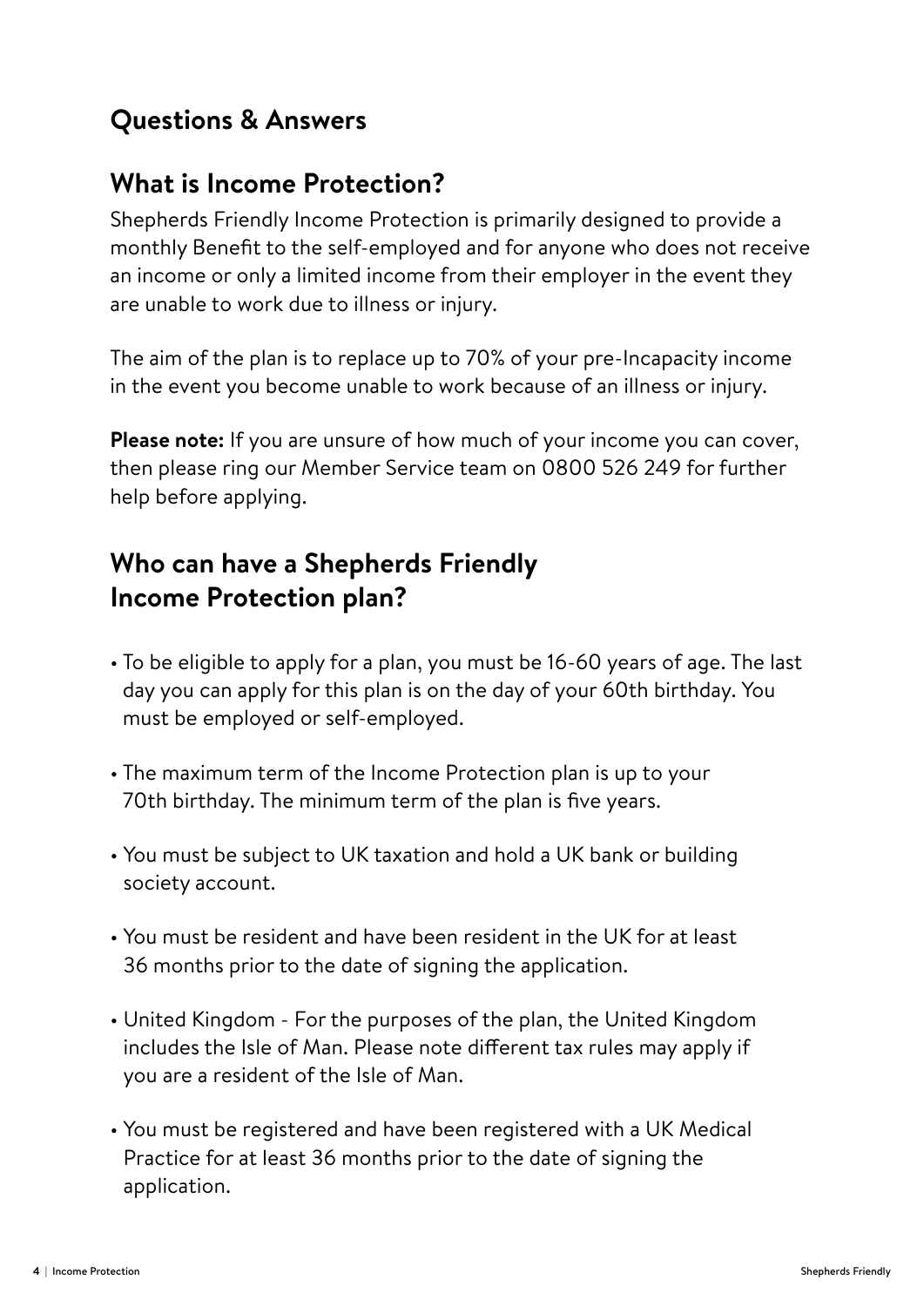#### **What are the benefits of this Income Protection plan?**

We will pay Benefits up to the maximum level of 70% of your annual income, or £49,000, whichever is lower. The minimum level of Benefits is determined by the requirement to have a minimum monthly premium  $of$   $f5$ .

If self-employed, your income is based on the average of the last three years' annual net profit.

#### **If you are the Director of a Limited Company (even if you have no other employees):**

Any salary which you have been paid as an employee during the 12 months preceding the start of your plan, plus any dividends which you have been paid for the 12 months covered by your latest Corporation Tax Return or your most recent Self-Assessment Income Tax Return.

**One or Two-Year Benefit Options** - At the start of the plan (but not subsequently), you have the option to limit the period in which benefits are payable to a maximum of one or two years for each claim.

**Guaranteed Insurability Option** - With the Guaranteed Insurability Option, provided you remain within the maximum levels of benefits, you can increase your benefit amount should certain 'life events' such as a mortgage increase, marriage, birth of a child or divorce take place, without you having to complete another Full Health & Lifestyle Application form.

#### **How long do I have to wait before I receive any Benefit?**

Once your claim has been assessed and accepted, any Benefit will be paid after the expiry of your chosen Waiting Period. The Waiting Period is the length of time from when you become unfit for work and totally unable to carry out your Own Occupation to the date when we start to pay sickness Benefit.

There are various Waiting Periods to choose from at the start of the plan. The options are: 1 week, 4 weeks, 8 weeks, 13 weeks, 26 weeks and 52 weeks. Your Waiting Period can be found within your Welcome Pack.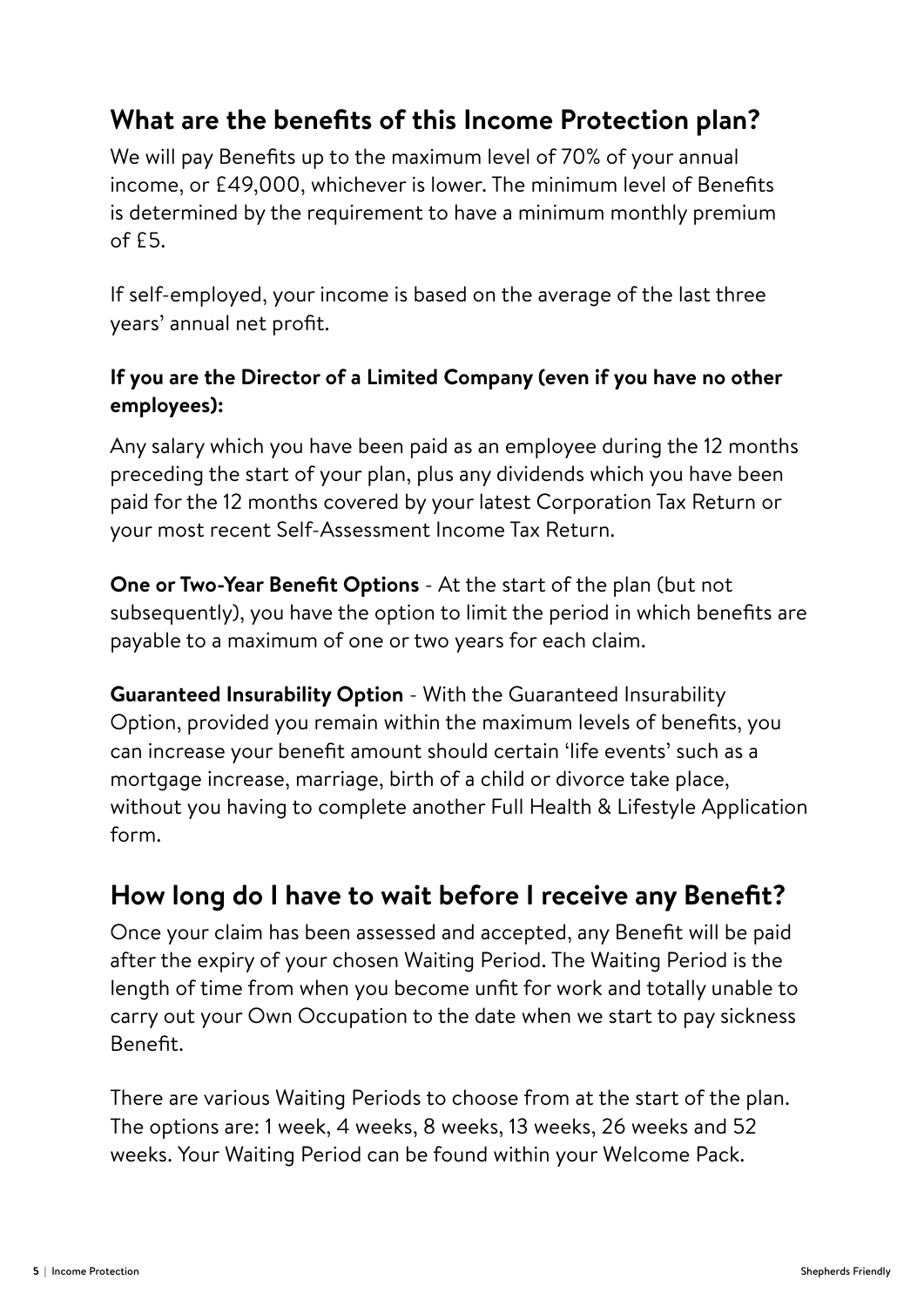You can change the Waiting Period after the plan has started (except when you are in claim). However, we may require further underwriting.

#### **We will stop making sickness benefit payments on the first of any of the following:**

- 1. Your doctor declares that you are able to perform all the essential duties of your Own Occupation.
- 2. You no longer have any loss of income.
- 3. The House Persons Benefit term ends.
- 4. After 26 weeks, if you become Incapacitated in Europe, United States of America or Australia. Or, after 13 weeks, if you become Incapacitated in any other country (outside Europe, United States of America or Australia).
- 5. If you leave the United Kingdom for continuous periods in excess of 30 days, or for more than 90 days cumulatively in each 12 month period, commencing with the first day Benefits are paid.
- 6. Your plan end date is reached, or on death.
- 7. If you have selected the One Year Limited Benefit option, when the one year maximum period under that option ends.
- 8. If you have selected the Two Year Limited Benefit option, when the two year maximum period under that option ends.
- 9. You fail to meet the Terms and Conditions of the plan.

#### **The payment of premiums**

The premium is payable monthly in advance by Direct Debit.

Between certain ages, premiums are increased each year on the anniversary of the plan in line with the published rate table. Rates vary depending on your level of Benefit, age and your chosen Waiting Period.

Premiums are also reviewable at our discretion during the lifetime of the Income Protection plan. We do not expect this to happen very often, but we reserve the right to do this.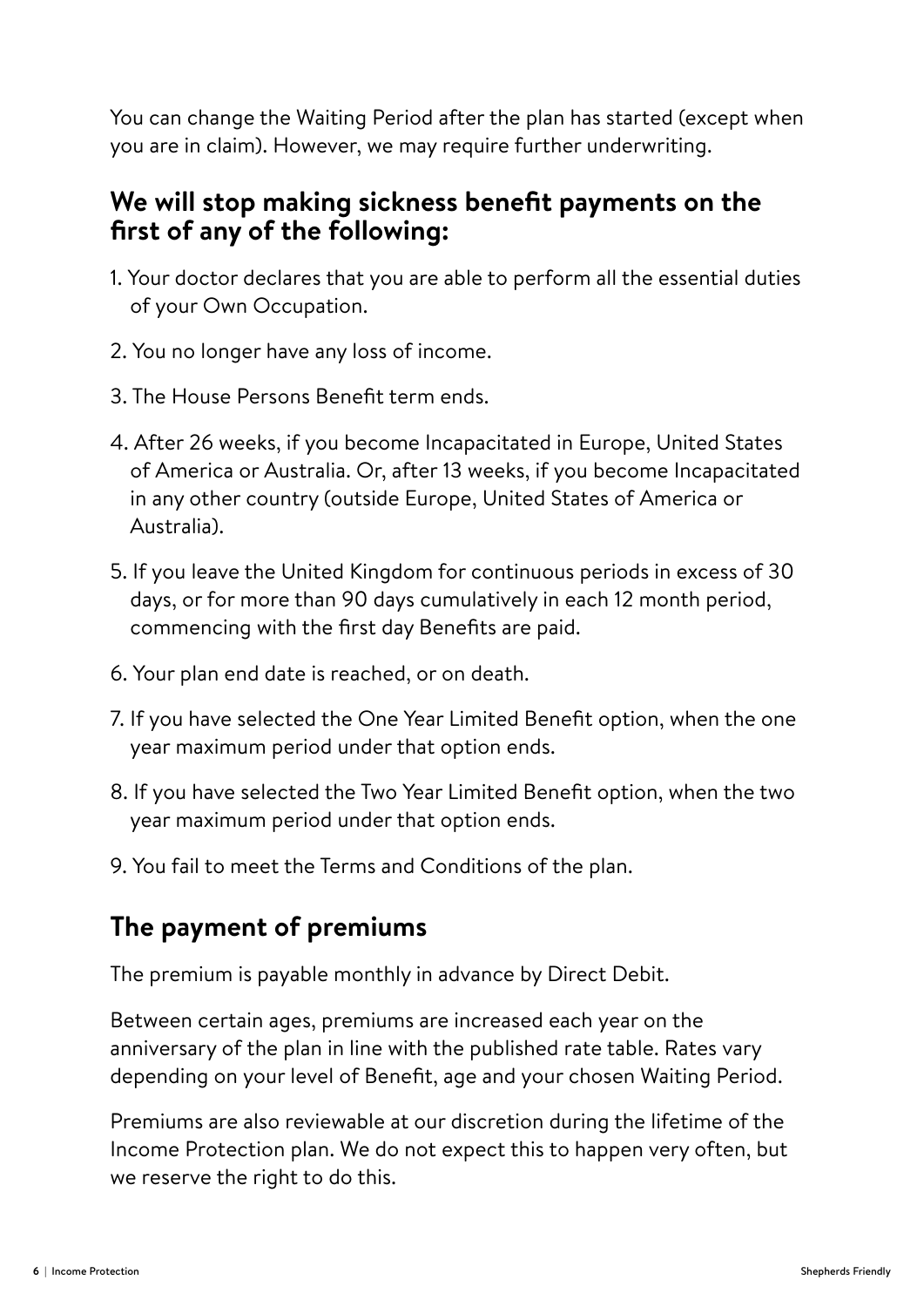#### **Is waiver of premium included?**

Waiver of premium is included in the Income Protection plan. Once your claim has been assessed and accepted, we will not collect any premiums for the period commencing four weeks after the expiry of the Waiting Period until your claim ends.

#### **Indexation option**

With this option, the benefits and premiums will automatically increase in line with the Retail Price Index (RPI) annually. Indexation will be applied annually once the plan has been running for at least a year. We will remind you of the increase before it comes into force. The increase will apply to the whole premium, including all options and benefits. Indexation can only be applied for at the beginning of the plan.

#### **What if my circumstances change?**

The Shepherds Friendly Income Protection plan is flexible. You can request a change to the benefit level, Waiting Period and end date except when you are claiming or in receipt of benefit.

All changes are subject to further underwriting and subject to our prior agreement. Before we agree to any changes, we will assess all requests based on your circumstances at the time. We will need to consider whether there have been any changes in your health, employment, occupation or lifestyle since you started the initial Income Protection plan. We will also require evidence of your income, to check that any changes comply with the permitted Benefit levels of this plan.

Making a change to your plan may result in us asking you to pay a different level of premium or accept special terms.

You should review your cover against your income on a regular basis to ensure you have enough cover for your needs, subject to the maximum Benefit level.

If your circumstances change, you must tell us. For example; if your earnings reduce or increase, you become unemployed, if you change employment, or change how you work (e.g., employed to self-employed).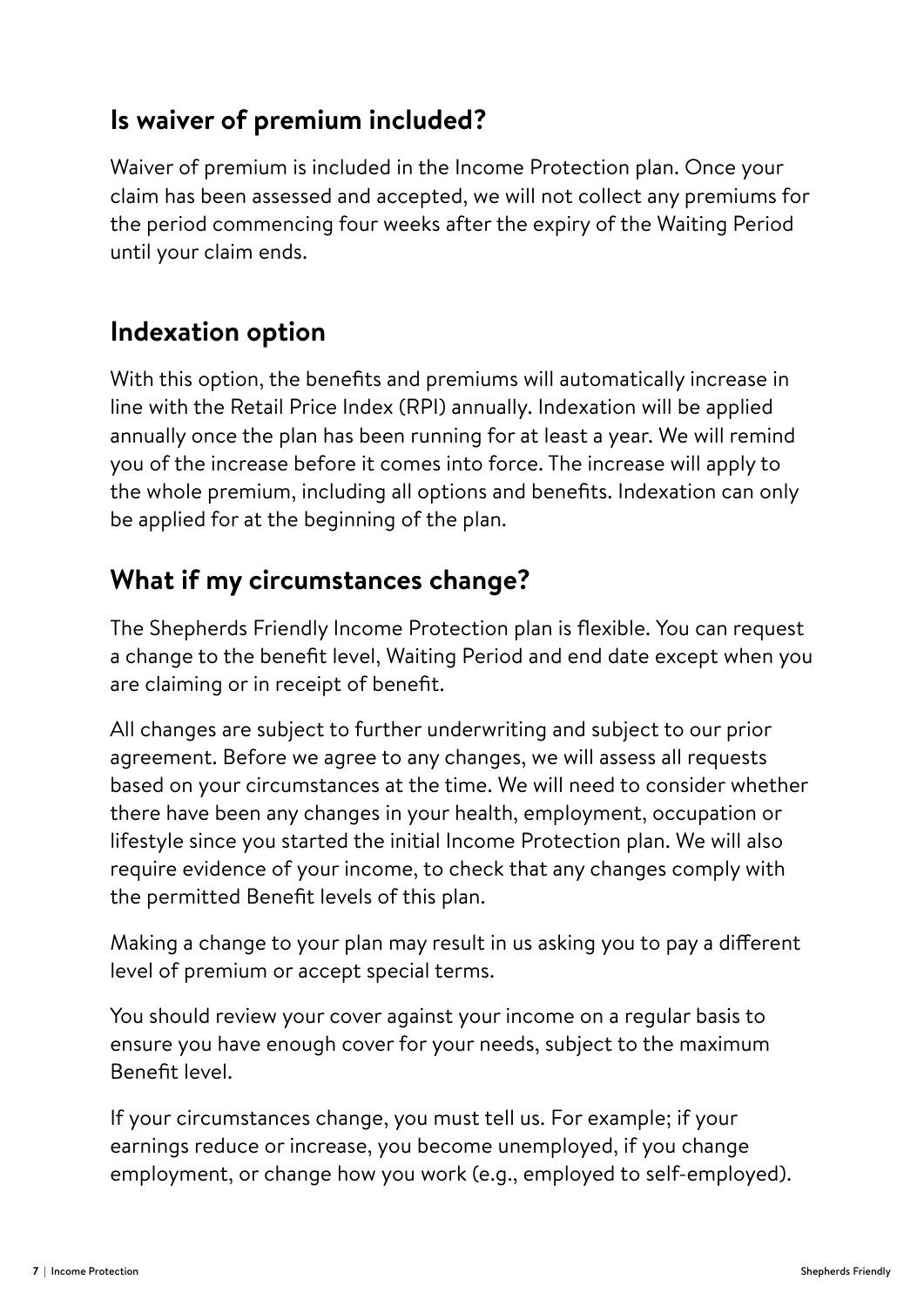#### **House Persons Benefit**

If you become unemployed, you will only be entitled to House Persons Benefit (subject to meeting the criteria), which is restricted up to a maximum Benefit level of £1,500 per month, payable for a maximum period of 12 months. This is a reduced Benefit for a reduced payment term. (See our Terms and Conditions for details.)

### **Career Break**

You may apply to suspend cover and premium payments under your plan for a minimum continuous period of three months and up to a maximum continuous period of 24 months. This is known as a 'Career Break'. You will not be able to make a claim or request any changes to your plan during a Career Break. Please refer to your plan's Terms and Conditions regarding your requirements following the end of a Career Break.

#### **What happens if I stop paying my premiums?**

Please be aware that you are responsible for making sure that you keep your payments up to date.

If you do not pay your premiums:

- We will not pay benefit when you make a claim.
- If you fail to make a premium payment on a third consecutive due date, the plan will end automatically with immediate effect.

The plan has no cash-in value.

#### **Once I have applied, what if I change my mind?**

Once we have received and processed your application we will send you the plan documents. Included with these will be a right-to-cancel notice.

If you change your mind, then just return this notice to us within 30 days and we will then refund any premiums paid, unless you have been paid Benefits during this period.

You can cancel any time after the first 30 days, but you will not be refunded any premiums you have paid.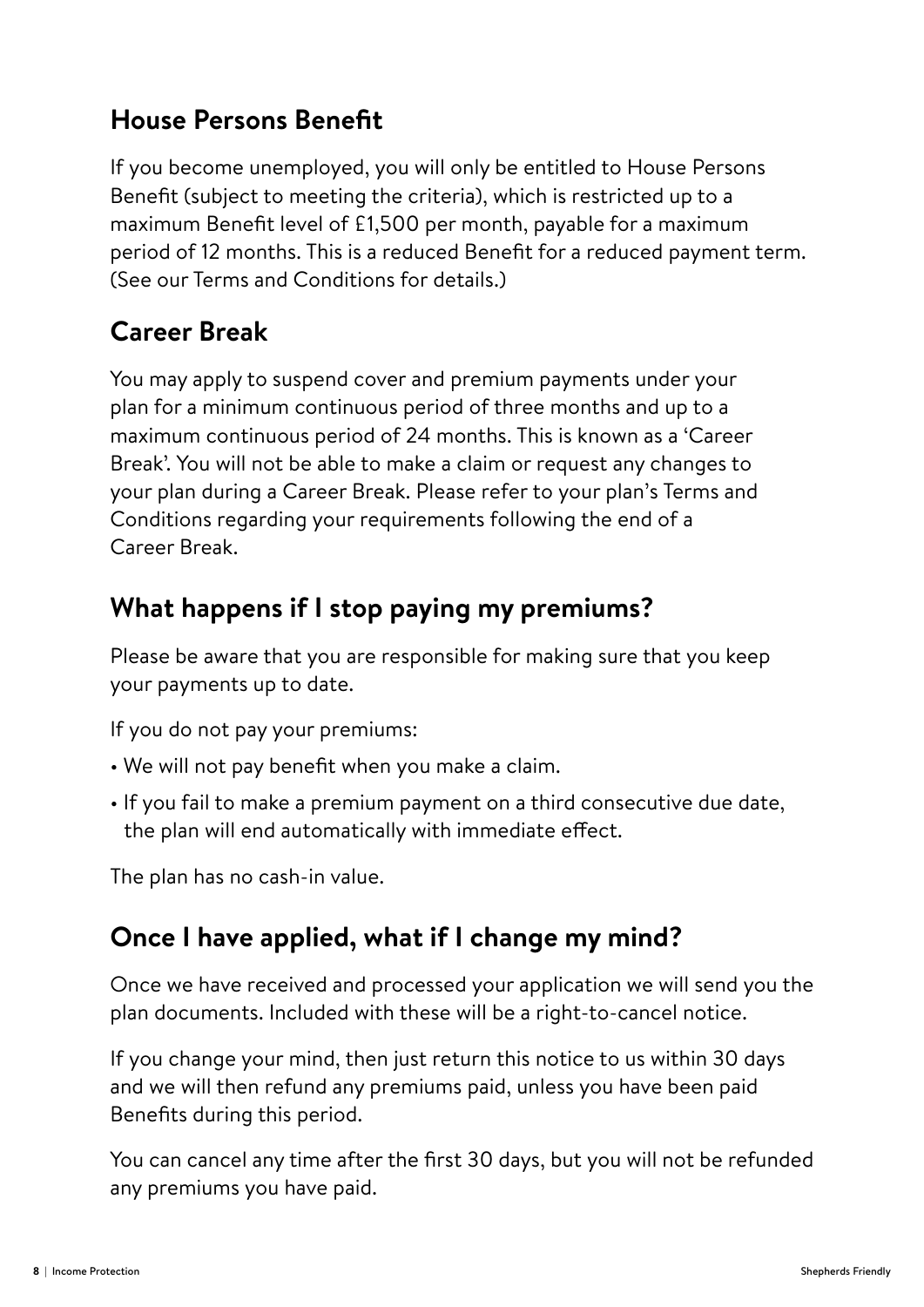If you wish to cancel the plan, please send our Member Services team an email on members@shepherdsfriendly.co.uk

#### **Exclusions**

There are certain circumstances where we will not pay out on a claim. For example, we will not pay benefit for an injury or illness caused by war, an invasion, hostilities, cosmetic surgery for non-medical reasons, or by taking part in a dangerous activity and failing to use the correct equipment or failing to undertake and utilise the appropriate training. For a full list, please see our Terms and Conditions.

#### **What about tax?**

Under current legislation and HMRC practice, Benefit(s) payable under this plan are normally free from Income Tax and Capital Gains Tax for UK residents. The tax treatment of the plan may change in the future.

**Please note:** Different tax rules may apply if you are resident in the Isle of Man.

#### **How to claim?**

As soon as you think you may need to make a claim, please contact us by phone on **0800 526 249**. The Claims team will explain the claims process and send you a claim form or, alternatively, you can visit our website at shepherdsfreindly.co.uk. By completing the claim form online you can upload the necessary information for our Claims team to assess your claim. At this point, we may ask for evidence of your earnings and your health, including medical records from your GP.

Please notify us as soon as possible if you have an illness or injury which you think might lead to a claim in due course. In any event, you must notify us of a claim at least 14 days before the first expected benefit payment.

If you are late in submitting a claim we will make the first payment as soon as we can, but we will not back date it to the start of the illness. However, we will not apply this condition if your Incapacity has physically prevented you from meeting it or if you have been confined in hospital.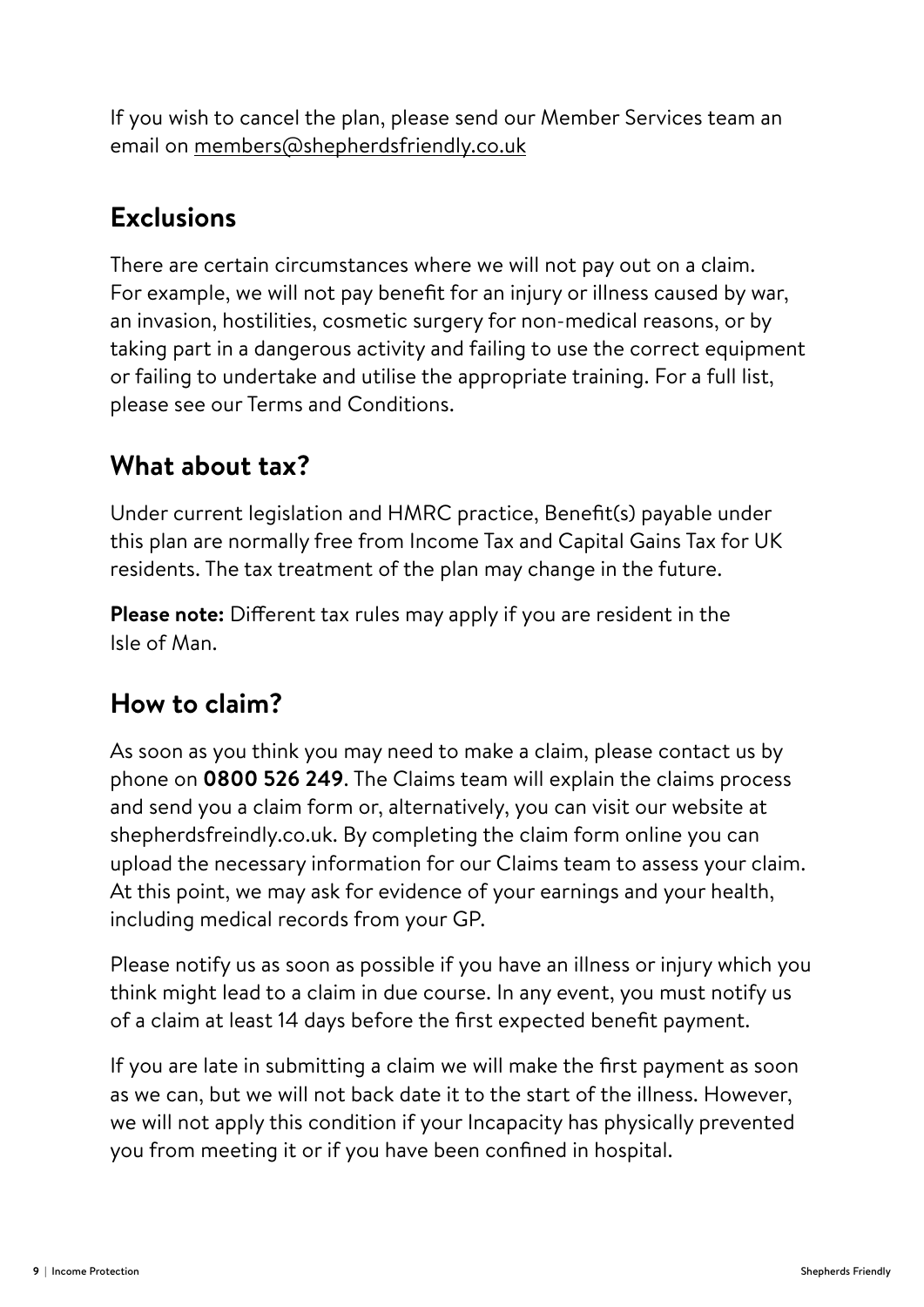#### **How much will any advice cost?**

Your financial adviser (if you have one) will give you details about the cost of advice. The amount will depend on how much you are paying each month and the length of your plan.

#### **Where can I find out more?**

Before your Income Protection plan starts, we will send you the full Terms and Conditions; this explains how the plan works. If you would like to see these Terms and Conditions before you apply, please contact us:

**Phone:** 0800 526 249 **Email:** info@shepherdsfriendly.co.uk **Web:** shepherdsfriendly.co.uk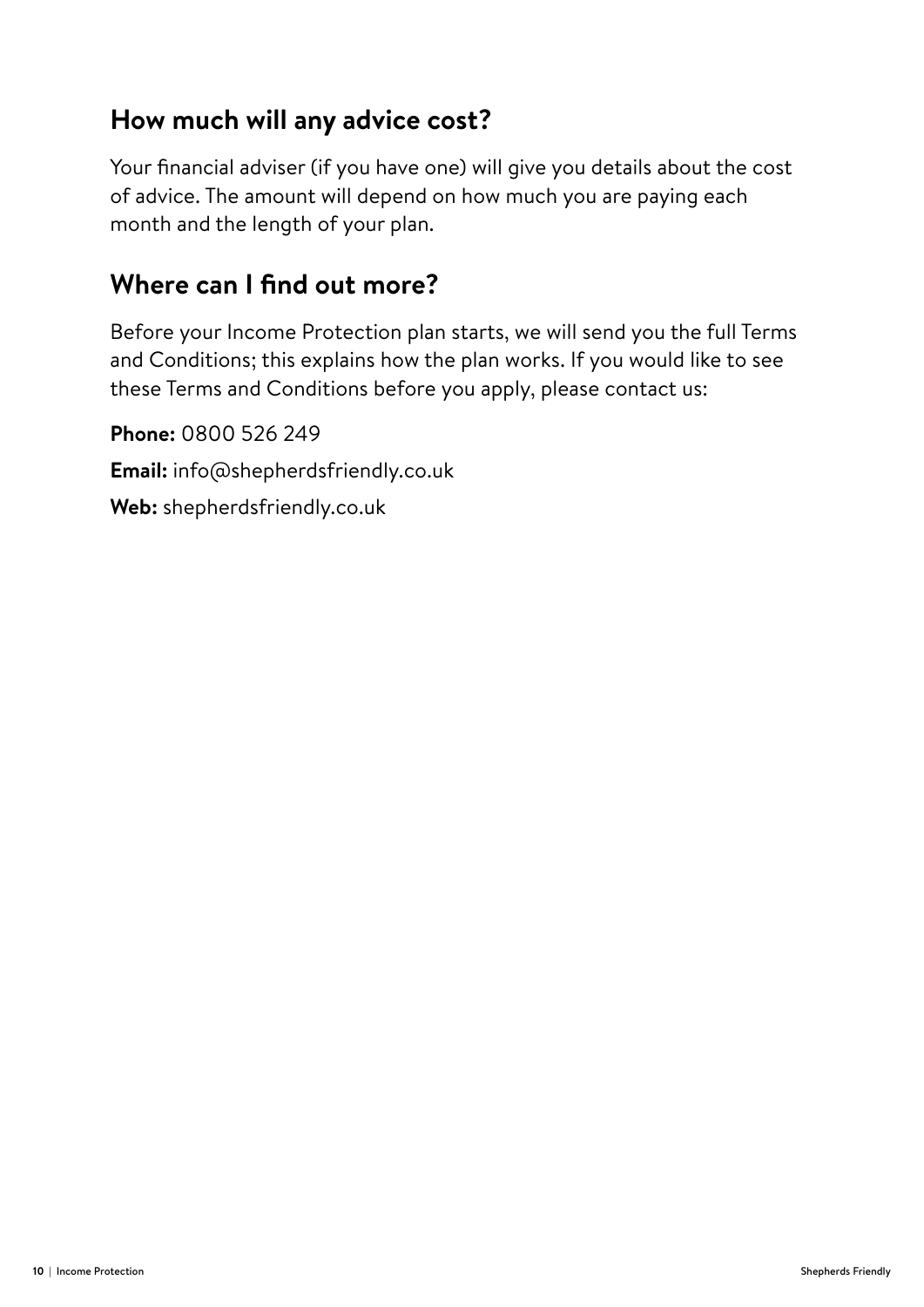#### **More information**

**Claims** - To make a claim please send our Claims team an email on claims@shepherdsfriendly.co.uk. They will explain the claims process and send out a claim form.

**Cancellation rights** - After we accept your application, we will send you a notice of your right to cancel. You will then have 30 days to change your mind and cancel the plan.

**Complaints** - If you want to make a complaint, please contact: Compliance Officer, Shepherds Friendly, Haw Bank House, High Street, Cheadle, Cheshire SK8 1AL. Phone: 0800 526 249. Email: complaints@shepherdsfriendly.co.uk

If we don't deal with your complaint to your satisfaction, you can complain to the: Financial Ombudsman Service, South Quay Plaza, 183 Marsh Wall, London E14 9SR. Phone: 0845 080 1800

Making a complaint will not affect your right to take legal action.

**Financial Services Compensation Scheme (FSCS)** - We are covered by the FSCS, which means you may be entitled to compensation under the terms of the scheme if we cannot meet our obligations. This depends on the type of business and the circumstances of the claim.

For long-term insurance plans such as this, the scheme covers 100% of the claim with no upper limit. Further information about the scheme is available from the FSCS - visit: www.fscs.org.uk or call: 0800 678 1100.

**Financial crime** - We will take measures to protect members against financial crime. We may need proof of identification on application or claim and, if required, we may gather this proof by electronic means, for example, checking Electoral Registers.

**Tax** - Information that we provide in this leaflet about taxes in the UK is based on our understanding of current laws and HM Revenue and Customs practice, which may change in the future.